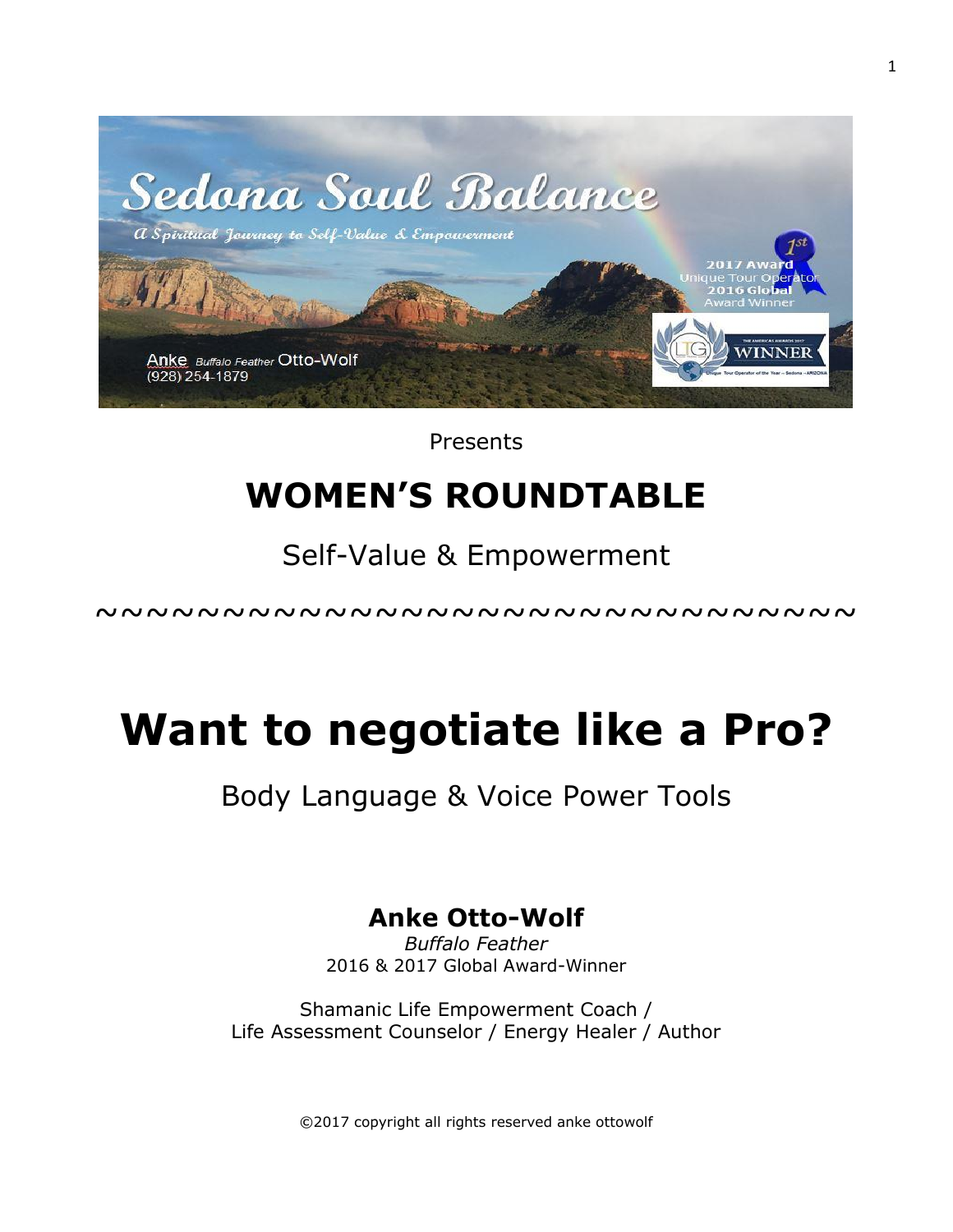# **Body Language Power Tools**

Inspiring Steps to learning more about HOW to Regain Self-Empowerment and much more for Your Soul

**Claim your place** in social situations, business, and family relationships. Most likely you are hungry for meaningful experiences that will help you make positive and permanent shifts in your life.

**Use your body posture** for permanent success. Observe powerful people- what do they do with their hands and arms? Do they sit on the edge of a chair? Or do they stretch their arms along the back of the chair/couch like everything belongs to them? Remember the black and white image of the men from the known TV series 'Bad Man".

So, now I am asking you to list a few situations in which YOU can use and exercise the poses of power

*Power Pose 1:* **Stand Up when in negotiating situation**, even when meeting someone. If you're leading a presentation, simply stand up. Sitting down is passive. Standing up commands attention and respect.*Power Pose 2:* **Stand up and lean over the table**, making you appear larger (animals do it!) Most women, especially if they work with a lot of men, don't have a height advantage, so you have to use space in other ways. Women often condense themselves when sitting down and take up as little space as possible, but you really need to do the opposite.

*Power Pose 3:* **Sit with your arm spread** to the chair next to you, lean back Even if you're sitting, then you still need to try to make yourself as big as possible. According to research, this move shows power and dominance.

**Power Pose 4: Stay in a power stance** even when no one can see you; for example when you are on the phone talking business, or not wanting to give in. If you're on a tough phone call or writing a really big email, practice your power stances. They'll make you feel stronger. Plus, standing is literally better for your body and can make you more alert.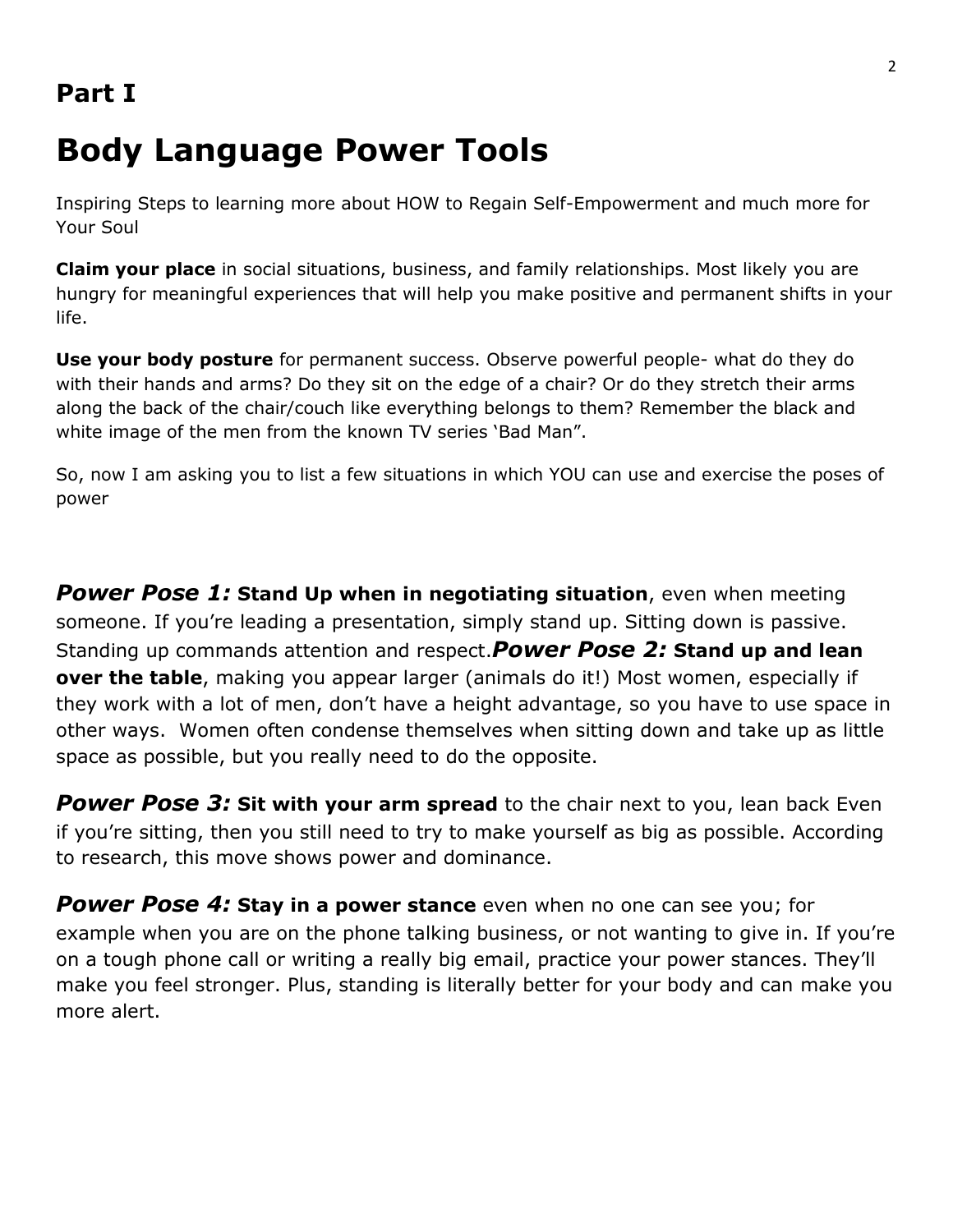*Power Pose 5:* **Pretend you're Wonder Woman standing with your feet apart and your hands on your hips**. It may feel odd at first, but this is a power pose in its essence. Beyoncé does it, Christine Lagarde does it, and Oprah does it.

*"This isn't about what your body language is communicating to others; it's about what your body language is communicating to you: Your body language is changing your mind, which changes your behavior, which changes your outcomes." (Harvard Business Review blog)*

#### **Part II**

### **Your Vocal Power**

#### **How to improve your own perception of Self-Value through Vocal Distinctionsyour voice gives it away. Our voice is a 'telling tool'.**

Now let's see how we can improve these habits. How to improve your perception of Self-Value through Vocal Distinctions- our voice gives it away.

*Vocal habit #1:* **Upswing.** Many young women have an upswing at the end of each sentence, causing statements to sound like questions. It conveys lack of leadership and authority, and insecurity and often helplessness.

Young women tend to speak in an upswing to set a scene, example: "So on Monday, I was meeting with Susan about the project? And we got to talking about the deadlines and whether they are reasonable? And if they aren't, we should adjust them?"

**How to fix it:** Tape / check your voice's tone and 'melody' in a few situations and note the results

*Vocal habit #2:* **"Laser" voice** The laser voice—as it is refers to —is very intense and comes right out through the mouth, restricting the full voice.

This tone lacks warmth and just "cuts through everything. It also doesn't resonate easily. It's like 'Sometimes we play our voice like an electric guitar that we haven't plugged in'.

**How to fix it:** Again, relax your throat muscles and let the voice flow through your body rather than only through your mouth. Again, practice it and make sure you always come back to your natural warm voice.